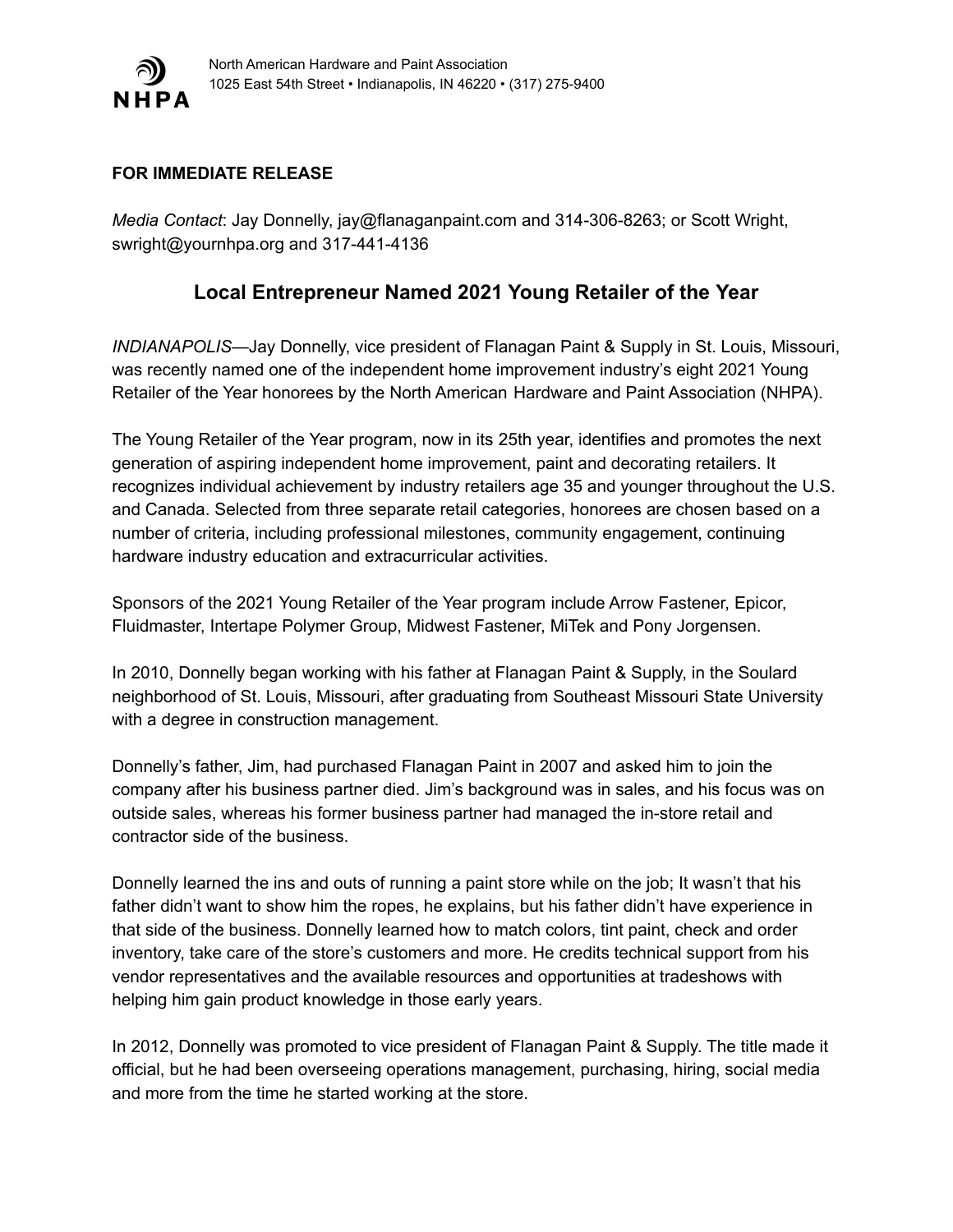

By 2013, the father-son duo had grown the business 25 percent year over year. But Donnelly felt unfulfilled and was ready for a new challenge. He and his father decided to open another store location.

They settled on a retail space in the greater St. Louis area, in Ellisville, Missouri, and purchased the business in 2014.

In 2017, they sold the original Soulard building and moved everything to the 4,700-square-foot Ellisville location. Then in 2018, they opened a new store in Creve Coeur, Missouri; and in November 2020, they acquired a third location in Webster Groves, Missouri.

Unlike the Ellisville location, which caters to everyone from busy contractors to weekend DIYers, the smaller, 2,600-square-foot Creve Coeur location focuses on residential repaint contractors and homeowners. The 2,000-square-foot Webster Groves store also focuses on residential repaint and includes a wood coating shop with lacquers and wood finishing.

Donnelly brings his two daughters, ages 3 and 5, with him to the stores every day. He says he, his wife and his daughters view the stores' employees as family—and he spends most of his time investing in his team and the company culture they've created together. The company motto at Flanagan Paint & Supply is "Making friends is our business."

"Our staff is invested in making friends with our customer, and when you start making friends with your customer, the competition goes away," Donnelly says. "In our industry, people buy from who they trust, and we give them the right answer."

In fact, his stores get a lot of calls—and business—from customers looking for a solution after visiting a big box store and receiving incorrect information or products.

Flanagan Paint is a regular supporter of local charitable organizations. The company donates weekly to charity auctions. And whether it's sponsoring local charity golf tournaments or local painters, Donnelly is always looking for new opportunities to give back to the community.

He also takes his role as an independent paint retailer seriously and seeks ways to empower his colleagues.

Donnelly previously served on the board of directors of the Paint and Decorating Retailers Association (PDRA), which closed operations in September 2020. He is now part of an advisory group of paint retailers that is helping NHPA tailor its programs and services to best address the needs of independent paint retailers. The organization expanded its membership to include paint retailers after the closure of PDRA.